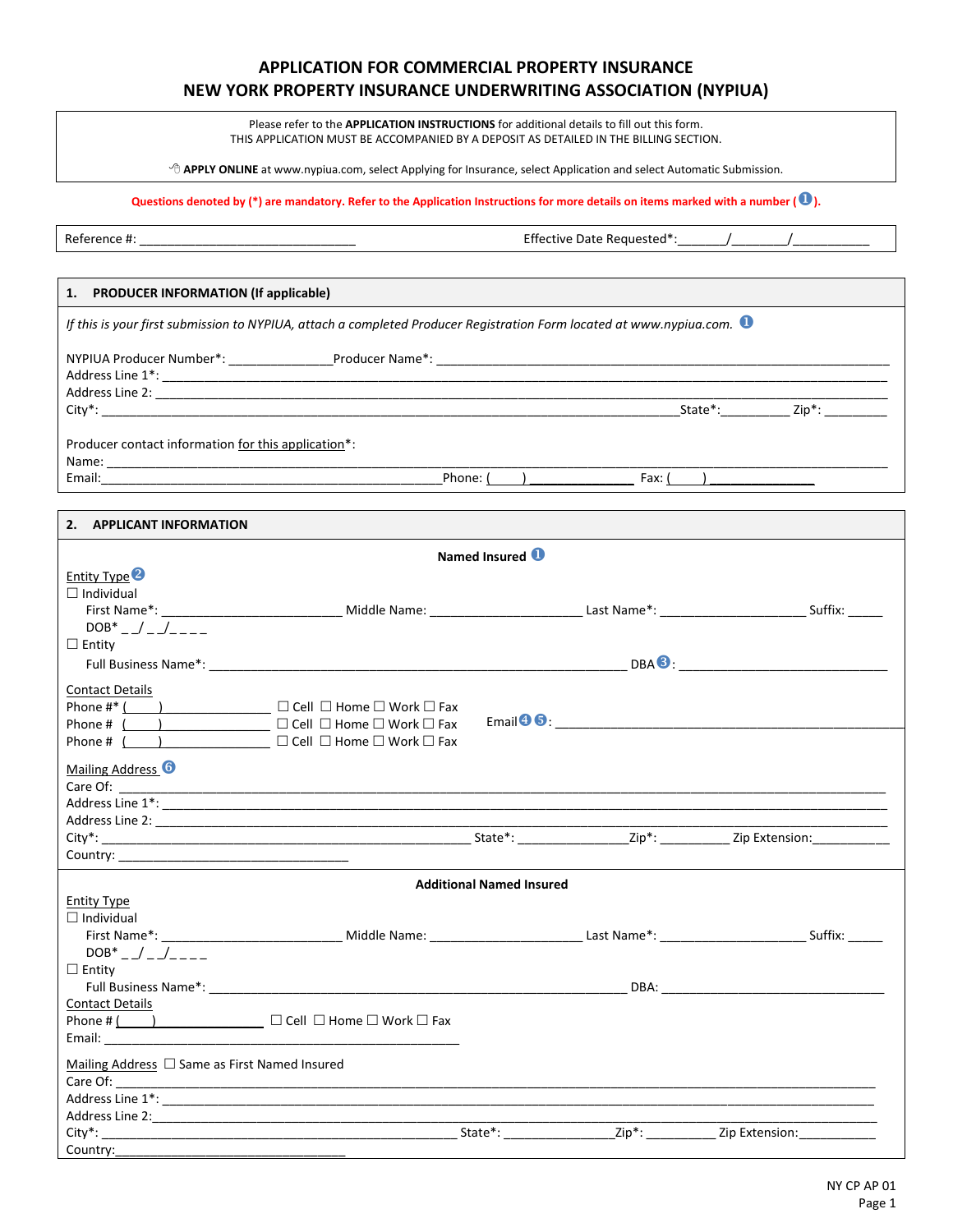| <b>Additional Named Insured</b>                    |  |  |  |  |  |
|----------------------------------------------------|--|--|--|--|--|
| <b>Entity Type</b>                                 |  |  |  |  |  |
| $\Box$ Individual                                  |  |  |  |  |  |
|                                                    |  |  |  |  |  |
| $DOB^*$ $\_\/\_\/\_\$                              |  |  |  |  |  |
| $\Box$ Entity                                      |  |  |  |  |  |
|                                                    |  |  |  |  |  |
| <b>Contact Details</b>                             |  |  |  |  |  |
|                                                    |  |  |  |  |  |
|                                                    |  |  |  |  |  |
|                                                    |  |  |  |  |  |
| Mailing Address $\Box$ Same as First Named Insured |  |  |  |  |  |
|                                                    |  |  |  |  |  |
|                                                    |  |  |  |  |  |
|                                                    |  |  |  |  |  |
| Country: <u>_________________________________</u>  |  |  |  |  |  |
|                                                    |  |  |  |  |  |
| 3. INSPECTION CONTACT INFORMATION                  |  |  |  |  |  |
|                                                    |  |  |  |  |  |
|                                                    |  |  |  |  |  |

**If application is for more than 1 location or building, complete Supplemental Application for Additional Locations/Buildings**

| 4. PROPERTY INFORMATION                                                                                                                                        |                                                                |                             |
|----------------------------------------------------------------------------------------------------------------------------------------------------------------|----------------------------------------------------------------|-----------------------------|
|                                                                                                                                                                |                                                                |                             |
| $\Box$ Same as mailing address                                                                                                                                 |                                                                |                             |
|                                                                                                                                                                |                                                                |                             |
|                                                                                                                                                                |                                                                |                             |
|                                                                                                                                                                |                                                                |                             |
| <b>Building #1</b>                                                                                                                                             |                                                                |                             |
|                                                                                                                                                                |                                                                |                             |
| Building Occupancy* (check all that apply) <b>3</b> :                                                                                                          |                                                                |                             |
| $\Box$ Apartments                                                                                                                                              | $\Box$ Mercantile (Trade or Commerce) with Home Furnishings    |                             |
| □ Rooming House                                                                                                                                                | $\Box$ Mercantile (Trade or Commerce) without Home Furnishings |                             |
| $\Box$ Office Buildings                                                                                                                                        | $\Box$ Gasoline Service Stations                               |                             |
| □ Motor Vehicle Repair                                                                                                                                         | $\Box$ Academic Schools                                        |                             |
| $\Box$ Church/House of Worship                                                                                                                                 | $\Box$ Condominium (Association Risk Only)                     |                             |
| $\Box$ Improvements and Betterments                                                                                                                            | $\Box$ Other (Describe):                                       |                             |
| $\Box$ 100% Vacant <sup>1</sup> ( $\Box$ Previous or $\Box$ Intended Occupancy) (Must indicate prior or intended occupancy by checking one of the boxes above) |                                                                |                             |
| <sup>1</sup> Must complete and submit the Application Supplement for Vacant, Partially Vacant and Buildings under Repair or Reconstruction (NY AL 00 29)       |                                                                |                             |
| Number of Apartment/Dwelling Units*: $\Box$ None $\Box$ 1-4 $\Box$ 5-8 $\Box$ 9-10 $\Box$ 11-30 $\Box$ More than 30                                            |                                                                |                             |
| For Multiple Occupancy Buildings, indicate occupancy type (e.g., deli, flooring store, apartments) and % of occupancy for each $\odot$ :                       |                                                                |                             |
|                                                                                                                                                                |                                                                |                             |
|                                                                                                                                                                | Percentage of Occupancy*: ____________%                        |                             |
|                                                                                                                                                                |                                                                |                             |
| Occupancy: example and the example of the example of the example of the example of Occupancy:                                                                  |                                                                |                             |
| (If additional occupancy, include in remarks)                                                                                                                  |                                                                |                             |
|                                                                                                                                                                |                                                                |                             |
| a. Is this a rental property?* $\Box$ Yes $\Box$ No                                                                                                            |                                                                |                             |
| b. Are you applying for contents coverage for a family owned and operated retail store? $\Box$ Yes $\Box$ No                                                   |                                                                |                             |
| c. Is this a not for profit or charitable organization? $\Box$ Yes $\Box$ No                                                                                   |                                                                |                             |
| d. Does building have an automatic sprinkler system?* $\Box$ Yes $\Box$ No                                                                                     |                                                                |                             |
| e. Total Square Footage of Building*: _______________                                                                                                          | Residential Square Footage*: _____________                     | Commercial Square Footage*: |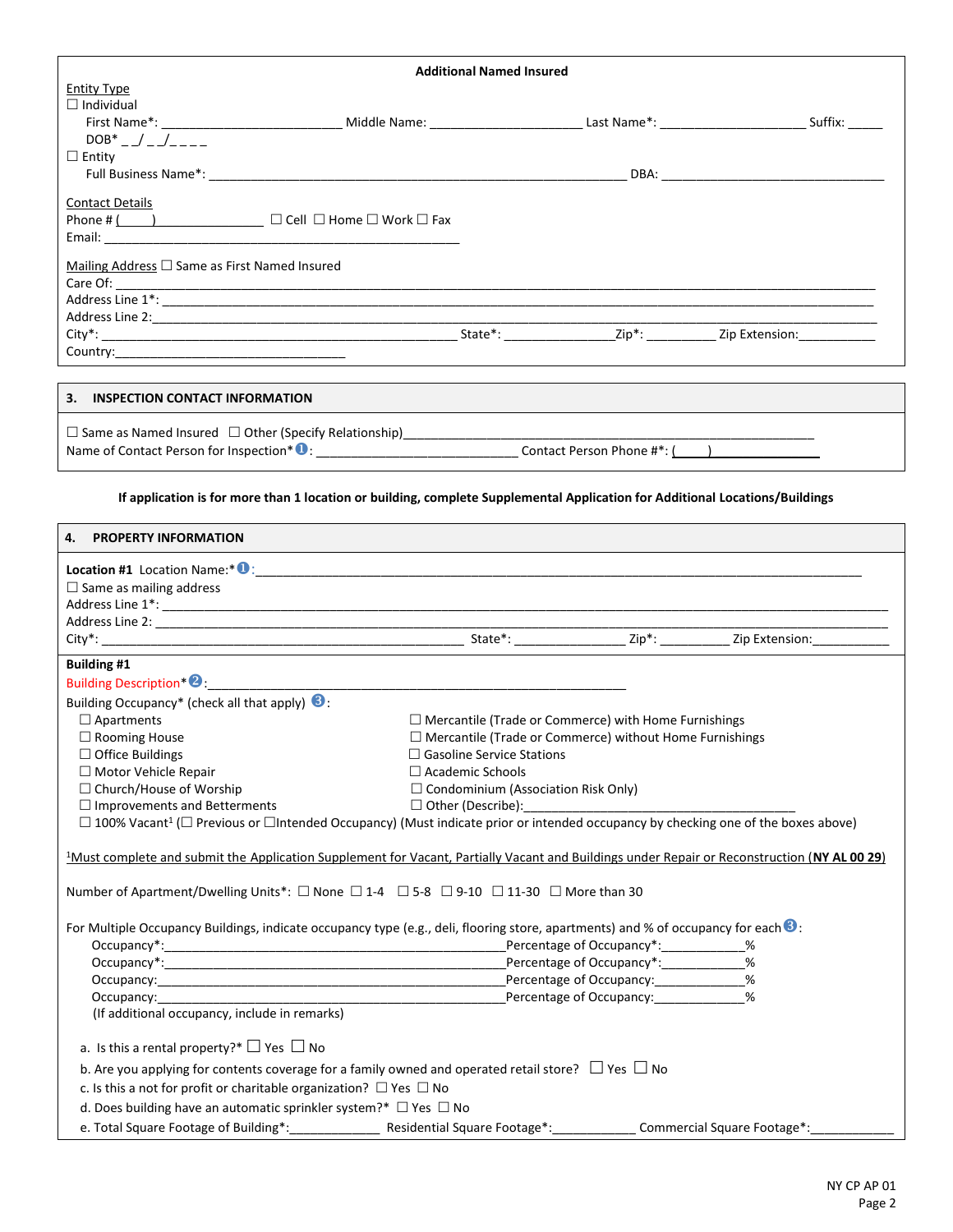| <b>PROPERTY INFORMATION</b><br>4.                                                                                                                                         |
|---------------------------------------------------------------------------------------------------------------------------------------------------------------------------|
| f. Construction* · C Frame □ Joisted Masonry □ Non-Combustible □ Masonry Non-Combustible □ Modified Fire Resistive                                                        |
| <b>Fire Resistive</b>                                                                                                                                                     |
| g. Protection Class (if known):                                                                                                                                           |
| h. Distance to Fire Station*: $\Box$ Within 5 miles $\Box$ Greater than 5 miles                                                                                           |
| i. Water Supply/Distance to Fire Hydrant*: $\Box$ Within 1000 feet $\Box$ Greater than 1000 feet                                                                          |
|                                                                                                                                                                           |
| k. Distance to Coast*: □ 0-500' □ 501-1000' □ 1001-1500' □ 1501-2000' □ 2001-2500' □ 2501'-1 mile □ 1-2 miles □ More than 2 miles                                         |
| I. Is spray painting done on premises?* $\Box$ Yes $\Box$ No                                                                                                              |
| m. Is commercial cooking done on premises?* $\Box$ Yes $\Box$ No                                                                                                          |
| n. Is the building used for storage of agricultural products and processing?*: $\Box$ Yes $\Box$ No                                                                       |
| o. Is manufacturing done on premises?*: $\Box$ Yes $\Box$ No                                                                                                              |
| $p.$ # of Stories* $\bigcirc$ :                                                                                                                                           |
| g. Year Built <sup>*</sup> :                                                                                                                                              |
| r. Is any part of the property vacant? <sup>2*</sup> $\Box$ No $\Box$ Yes - If yes, % of Vacancy: $\Box$ 1-70% $\Box$ 71-99% $\Box$ 100% (Explain any vacancy in Remarks) |
| s. Is the property undergoing renovation/reconstruction? <sup>2*</sup> $\Box$ Yes (Explain in Remarks) $\Box$ No                                                          |
| t. Deductible*: $\Box$ \$250 $\Box$ \$500 $\Box$ \$1,000 $\Box$ \$2,500 $\Box$ \$5,000 $\Box$ \$25,000 $\Box$ \$50,000 $\Box$ \$75,000                                    |
| u. Higher Windstorm Deductible*: $\square$ None $\square$ 1% $\square$ 2% $\square$ 5%                                                                                    |
| v. Does the building have protective device(s)? $\bullet^*$ $\Box$ Automatic Sprinkler System<br>$\Box$ Automatic Fire Alarm $\Box$ Security Service with Recordin        |
| System or Watch Clock $\Box$ Service Contract with a privately owned fire department<br>$\Box$ Automatic Commercial Cooking Exhaust/Extinguishing                         |
| System $\Box$ Other $\Box$ None                                                                                                                                           |
|                                                                                                                                                                           |
|                                                                                                                                                                           |
| <sup>2</sup> If yes, must complete and submit the Application Supplement for Vacant, Partially Vacant and Buildings under Repair or Reconstruction (NY AL<br>0029)        |

| CAUSE(S) OF LOSS <sup>O</sup><br>5. |
|-------------------------------------|
|-------------------------------------|

**Group I Causes Of Loss** (Fire, Lightning, Explosion, Vandalism, Sprinkler Leakage)

 $\square$  Exclude Vandalism and Malicious Mischief

 $\Box$  Exclude Sprinkler Leakage

**Group II Causes Of Loss** (Windstorm or Hail, Smoke, Aircraft or Vehicles, Riot or Civil Commotion)

 $\square$  Include Certified Acts of Terrorism (All Causes of Loss)<sup>1</sup>

1Terrorism Coverage is mandatory in the state of New York for the Fire cause of loss and is automatically included.

| <b>COVERAGE REQUESTED</b><br>6.                                                                                      |                               |                                                                                                                                                                 |  |  |
|----------------------------------------------------------------------------------------------------------------------|-------------------------------|-----------------------------------------------------------------------------------------------------------------------------------------------------------------|--|--|
| Coverage                                                                                                             | Amount of<br><b>Insurance</b> | <b>Coverage Options/Selections</b>                                                                                                                              |  |  |
| Building Coverage (If multiple buildings at one location, a building description must be provided for each building) |                               |                                                                                                                                                                 |  |  |
| $\Box$ Building $\bigcirc$<br><b>Building Description*:</b>                                                          | \$                            | Coinsurance <sup>*</sup> : %                                                                                                                                    |  |  |
| $\Box$ Leasehold Interest Coverage $\Box$                                                                            | \$                            | Leasehold Interest Factor of 5% to 15%:<br>$\Box$ Tenants Lease Interest<br>$\Box$ Bonus Payments<br>$\Box$ Improvements and Betterments<br>$\Box$ Prepaid Rent |  |  |
| $\Box$ Tenant's Improvements and Betterments                                                                         | \$                            | Coinsurance*: 96                                                                                                                                                |  |  |
| <b>Business Personal Property/Household Furnishings</b>                                                              |                               |                                                                                                                                                                 |  |  |
| $\Box$ Business Personal Property Coverage $\Box$                                                                    | \$                            | Coinsurance*: ________%                                                                                                                                         |  |  |
| $\Box$ Personal Property of Others Coverage $\Box$                                                                   | \$                            | Coinsurance*: %                                                                                                                                                 |  |  |
| $\Box$ Condominium Commercial Unit-Owners Coverage                                                                   | \$                            | Coinsurance*: ________%                                                                                                                                         |  |  |
| $\Box$ Condominium Association Coverage $\odot$                                                                      | \$                            | Coinsurance <sup>*</sup> : %                                                                                                                                    |  |  |
| $\Box$ Household Personal Property Coverage $\Theta$                                                                 | \$                            | Coinsurance <sup>*</sup> : %                                                                                                                                    |  |  |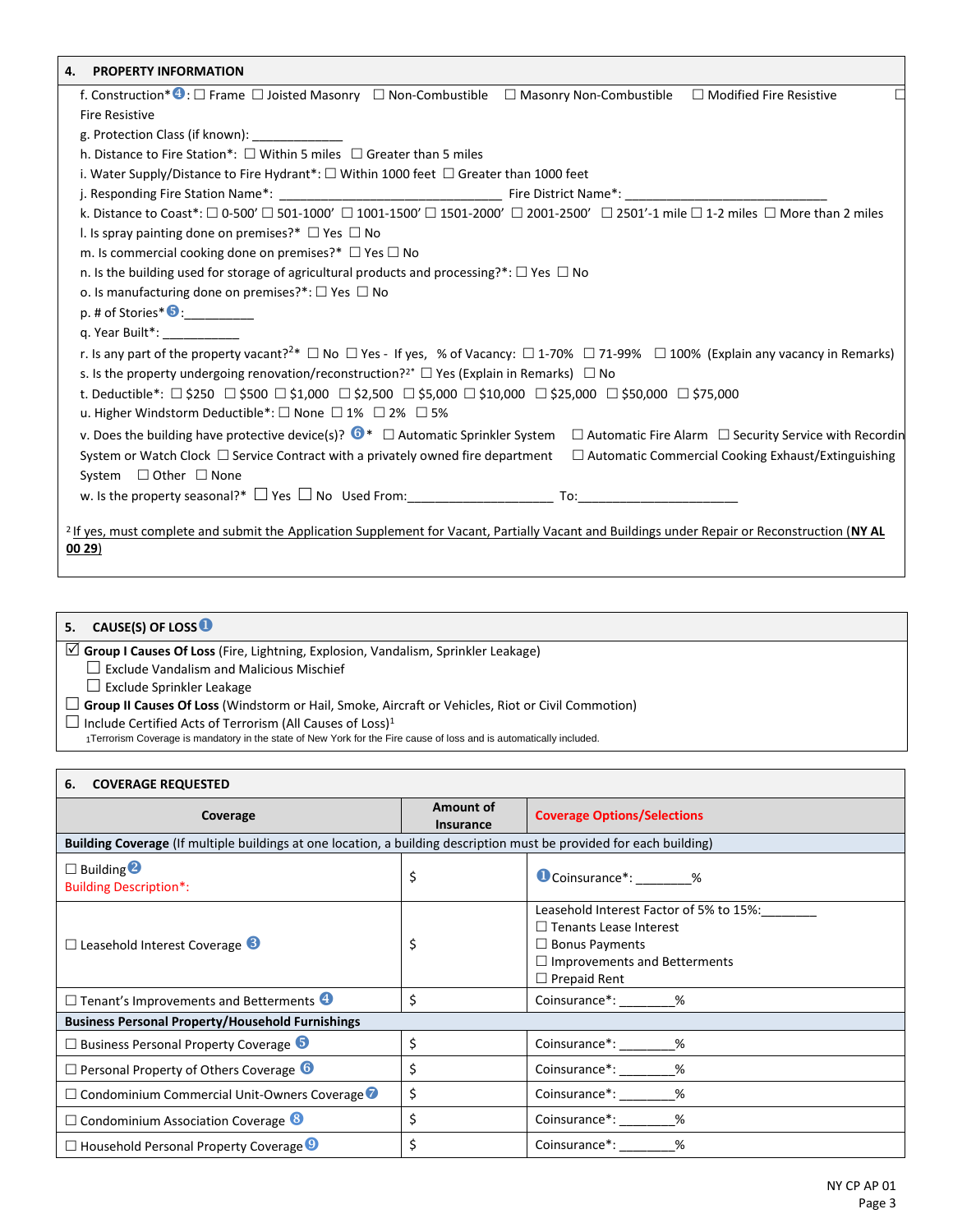| $\omega$                                                                              | Ś  | Coinsurance*: ________%                                                            |  |  |  |
|---------------------------------------------------------------------------------------|----|------------------------------------------------------------------------------------|--|--|--|
| Business Income/Time Element Coverage (See Section 7 for additional coverage options) |    |                                                                                    |  |  |  |
| $\Box$ Manufacturing & Mercantile<br>% Manufacturing<br>% Mercantile                  | \$ | Coinsurance: 600 % or<br>Monthly Limitation: $\Box$ 1/3 $\Box$ 1/4 $\Box$ 1/6      |  |  |  |
| $\Box$ Manufacturing & Rental<br>% Manufacturing<br>% Rental                          | \$ | Coinsurance: % or<br>Monthly Limitation: $\Box$ 1/3 $\Box$ 1/4 $\Box$ 1/6          |  |  |  |
| $\Box$ Mercantile & Rental<br>% Mercantile<br>% Rental                                | \$ | Coinsurance: % or<br>Monthly Limitation: $\Box$ 1/3 $\Box$ 1/4 $\Box$ 1/6          |  |  |  |
| $\Box$ Manufacturing                                                                  | \$ | Coinsurance: % or<br>Monthly Limitation: $\Box$ 1/3 $\Box$ 1/4 $\Box$ 1/6          |  |  |  |
| $\Box$ Mercantile & Non-Manufacturing                                                 | \$ | Coinsurance: % or<br>Monthly Limitation: $\Box$ 1/3 $\Box$ 1/4 $\Box$ 1/6          |  |  |  |
| $\Box$ Rental Value                                                                   | \$ | Coinsurance: % or<br>Monthly Limitation: $\Box$ 1/3 $\Box$ 1/4 $\Box$ 1/6          |  |  |  |
| $\Box$ Extra Expense 2                                                                | \$ | Limits on Loss Payment: $\Box$ 35-70-100% $\Box$ 40-80-100%<br>$\Box$ 100-100-100% |  |  |  |

## **7. ADDITIONAL COVERAGE OPTIONS**

**LOCATION #1 - BUILDING #1 (Use supplemental application for additional locations/buildings) Building Coverages:**   $\square$  Debris Removal Additional Insurance – Amount of Insurance (above \$25,000): \$ □ Pollutant Cleanup and Removal: Amount of Insurance (above \$10,000): \$  $\Box$  Ordinance or Law:  $\Box$  Building  $\Box$  Tenant's Improvements And Betterments  $\Box$  Loss to the Undamaged Portion of the Building  $\square$  Demolition Cost Coverage  $\square$  Increased Cost of Construction  $\square$  Increased Period of Restoration **Condominium Unit-Owners Optional Coverages:**  $\square$  Loss Assessment Coverage: Amount of Insurance: \$  $\Box$  Miscellaneous Real Property: Unit #  $\Box$  Amount of Insurance: \$ **Business Income/Time Element Coverage Options:**  $\square$  Extended Period of Indemnity:  $\square$ 90 days  $\square$ 120 days  $\square$ 180 days  $\square$ 270 days  $\Box$  Maximum Period of Indemnity (suspends co-insurance and has maximum period of indemnity of 4 months)  $\square$  Payroll Expense Exclusion  $\Box$  Payroll Expense Limitation:  $\Box$  90 Days  $\Box$  180 Days

# **8. OTHER COVERAGES**

**Please list any other requested coverage(s) not listed in Section 6 or 7 above. Include desired limit(s) of insurance and co-insurance amount.** \_\_\_\_\_\_\_\_\_\_\_\_\_\_\_\_\_\_\_\_\_\_\_\_\_\_\_\_\_\_\_\_\_\_\_\_\_\_\_\_\_\_\_\_\_\_\_\_\_\_\_\_\_\_\_\_\_\_\_\_\_\_\_\_\_\_\_\_\_\_\_\_\_\_\_\_\_\_\_\_\_\_\_\_\_\_\_\_\_\_\_\_\_\_\_\_\_\_\_\_\_\_\_\_\_\_\_\_\_\_\_\_\_\_\_\_\_\_\_

\_\_\_\_\_\_\_\_\_\_\_\_\_\_\_\_\_\_\_\_\_\_\_\_\_\_\_\_\_\_\_\_\_\_\_\_\_\_\_\_\_\_\_\_\_\_\_\_\_\_\_\_\_\_\_\_\_\_\_\_\_\_\_\_\_\_\_\_\_\_\_\_\_\_\_\_\_\_\_\_\_\_\_\_\_\_\_\_\_\_\_\_\_\_\_\_\_\_\_\_\_\_\_\_\_\_\_\_\_\_\_\_\_\_\_\_\_\_\_ \_\_\_\_\_\_\_\_\_\_\_\_\_\_\_\_\_\_\_\_\_\_\_\_\_\_\_\_\_\_\_\_\_\_\_\_\_\_\_\_\_\_\_\_\_\_\_\_\_\_\_\_\_\_\_\_\_\_\_\_\_\_\_\_\_\_\_\_\_\_\_\_\_\_\_\_\_\_\_\_\_\_\_\_\_\_\_\_\_\_\_\_\_\_\_\_\_\_\_\_\_\_\_\_\_\_\_\_\_\_\_\_\_\_\_\_\_\_\_ \_\_\_\_\_\_\_\_\_\_\_\_\_\_\_\_\_\_\_\_\_\_\_\_\_\_\_\_\_\_\_\_\_\_\_\_\_\_\_\_\_\_\_\_\_\_\_\_\_\_\_\_\_\_\_\_\_\_\_\_\_\_\_\_\_\_\_\_\_\_\_\_\_\_\_\_\_\_\_\_\_\_\_\_\_\_\_\_\_\_\_\_\_\_\_\_\_\_\_\_\_\_\_\_\_\_\_\_\_\_\_\_\_\_\_\_\_\_\_ \_\_\_\_\_\_\_\_\_\_\_\_\_\_\_\_\_\_\_\_\_\_\_\_\_\_\_\_\_\_\_\_\_\_\_\_\_\_\_\_\_\_\_\_\_\_\_\_\_\_\_\_\_\_\_\_\_\_\_\_\_\_\_\_\_\_\_\_\_\_\_\_\_\_\_\_\_\_\_\_\_\_\_\_\_\_\_\_\_\_\_\_\_\_\_\_\_\_\_\_\_\_\_\_\_\_\_\_\_\_\_\_\_\_\_\_\_\_\_

### **9. ADDITIONAL INTERESTS**

1 Type\* $\blacksquare$ :  $\Box$  1<sup>st</sup> Mortgagee  $\Box$  2<sup>nd</sup> Mortgagee  $\Box$  3<sup>rd</sup> Mortgagee  $\Box$  Lienholder  $\Box$  Loss Payable & Building Owner Loss Payable  $\Box$  Lender's Loss Payable  $\Box$  Contract Of Sale  $\Box$  Additional Insured Building Owner Loan/Contract Number\*<sup>2</sup>: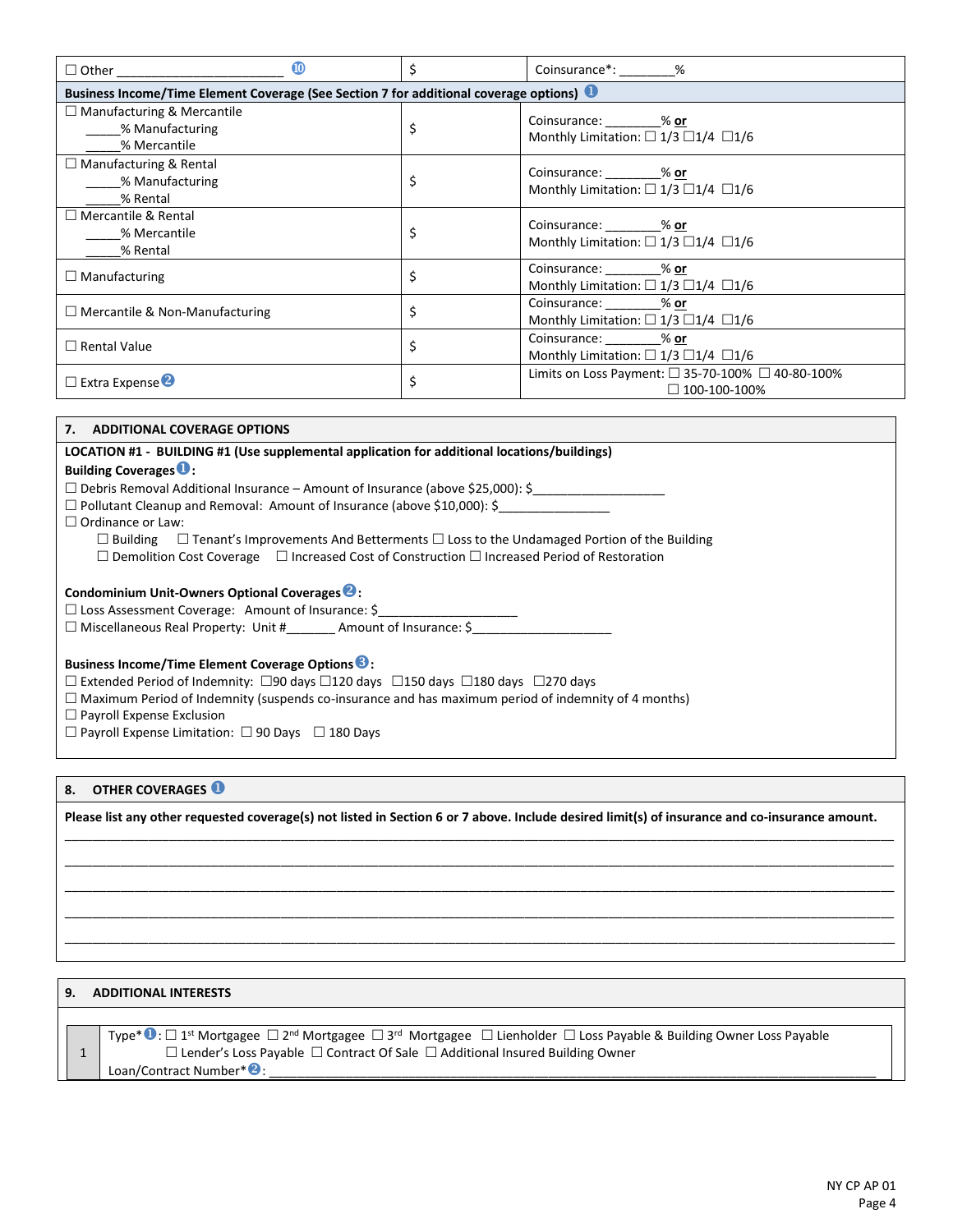| 9.             | <b>ADDITIONAL INTERESTS</b>                                                                                                                                                                                                                                                     |                      |
|----------------|---------------------------------------------------------------------------------------------------------------------------------------------------------------------------------------------------------------------------------------------------------------------------------|----------------------|
|                |                                                                                                                                                                                                                                                                                 |                      |
|                |                                                                                                                                                                                                                                                                                 |                      |
|                |                                                                                                                                                                                                                                                                                 |                      |
|                |                                                                                                                                                                                                                                                                                 |                      |
|                |                                                                                                                                                                                                                                                                                 |                      |
|                |                                                                                                                                                                                                                                                                                 |                      |
| $\overline{2}$ | Type*: □ 1 <sup>st</sup> Mortgagee □ 2 <sup>nd</sup> Mortgagee □ 3 <sup>rd</sup> Mortgagee □ Lienholder □ Loss Payable & Building Owner Loss Payable<br>$\Box$ Lender's Loss Payable $\Box$ Contract Of Sale $\Box$ Additional Insured Building Owner<br>Loan/Contract Number*: |                      |
|                | $Name^*:$                                                                                                                                                                                                                                                                       |                      |
|                |                                                                                                                                                                                                                                                                                 |                      |
|                |                                                                                                                                                                                                                                                                                 |                      |
|                |                                                                                                                                                                                                                                                                                 |                      |
|                |                                                                                                                                                                                                                                                                                 |                      |
| $\overline{3}$ | Type*: □ 1 <sup>st</sup> Mortgagee □ 2 <sup>nd</sup> Mortgagee □ 3 <sup>rd</sup> Mortgagee □ Lienholder □ Loss Payable & Building Owner Loss Payable<br>$\Box$ Lender's Loss Payable $\Box$ Contract Of Sale $\Box$ Additional Insured Building Owner                           |                      |
|                |                                                                                                                                                                                                                                                                                 |                      |
|                |                                                                                                                                                                                                                                                                                 |                      |
|                |                                                                                                                                                                                                                                                                                 |                      |
|                |                                                                                                                                                                                                                                                                                 |                      |
|                | NOTE: List any additional interests in Remarks section.                                                                                                                                                                                                                         |                      |
|                | 10. GENERAL INFORMATION <sup>1</sup><br>Unless otherwise indicated, explain all "Yes" responses in Remarks section. If not applying for building coverage, complete only question O.                                                                                            |                      |
|                | A. Date building was purchased* / /                                                                                                                                                                                                                                             |                      |
|                | B. Are any mortgage payments overdue for 3 months or more? (If Yes, list the date of last payment and the # of payments in                                                                                                                                                      |                      |
|                |                                                                                                                                                                                                                                                                                 | $\Box$ Yes $\Box$ No |
|                | C. Is building for sale?*                                                                                                                                                                                                                                                       | $\Box$ Yes $\Box$ No |
|                | D. Is property in foreclosure?*                                                                                                                                                                                                                                                 | $\Box$ Yes $\Box$ No |
|                |                                                                                                                                                                                                                                                                                 |                      |
|                | E. Any business conducted on premise?* If Yes, list type of business(es)                                                                                                                                                                                                        | $\Box$ Yes $\Box$ No |
|                | F. Are there any outstanding recorded violations of fire, safety, health, building, or construction codes at this location?* If Yes,<br>describe and give dates of violations                                                                                                   |                      |
|                | G. Has anyone with a financial interest in this property been convicted of arson, fraud or other crime related to loss on property<br>during the last five (5) years?* If Yes, give conviction date(s) and name of person(s)                                                    | $\Box$ Yes $\Box$ No |
|                | H. Are the real estate taxes overdue by one year or more?* If Yes, attach copy in remarks & agreement with city, if any                                                                                                                                                         | $\Box$ Yes $\Box$ No |
|                |                                                                                                                                                                                                                                                                                 | $\Box$ Yes $\Box$ No |
| L.             | Is the water, sewage, electricity, or heat out of service?* If Yes, explain lack of                                                                                                                                                                                             |                      |
|                | services                                                                                                                                                                                                                                                                        | $\Box$ Yes $\Box$ No |
| J.             | Is there a governmental order to vacate or destroy the building or has the building been classified as uninhabitable or structurally<br>unsafe?* If Yes, attach government orders and give date and reason.                                                                     |                      |
|                |                                                                                                                                                                                                                                                                                 | $\Box$ Yes $\Box$ No |
|                | K. Did applicant ever have coverage with NYPIUA on this property? If Yes, give policy # and expiration date.*                                                                                                                                                                   | $\Box$ Yes $\Box$ No |
|                | L. Did the applicant ever have coverage on this property with another company?* If Yes, give Company, Policy #, Expiration Date, and                                                                                                                                            |                      |
|                | Reason for Termination                                                                                                                                                                                                                                                          | $\Box$ Yes $\Box$ No |
|                | M. Is there any other insurance in force or applied for on this property?* If Yes, provide insurance carrier name and policy<br>type                                                                                                                                            | $\Box$ Yes $\Box$ No |
|                | N. Is applicant other than an individual owner or sole proprietorship?* If Yes, list all                                                                                                                                                                                        |                      |
|                | principals.*<br>O. Is there unrepaired damage at the location to be insured?* If Yes, explain*                                                                                                                                                                                  | $\Box$ Yes $\Box$ No |
|                |                                                                                                                                                                                                                                                                                 | $\Box$ Yes $\Box$ No |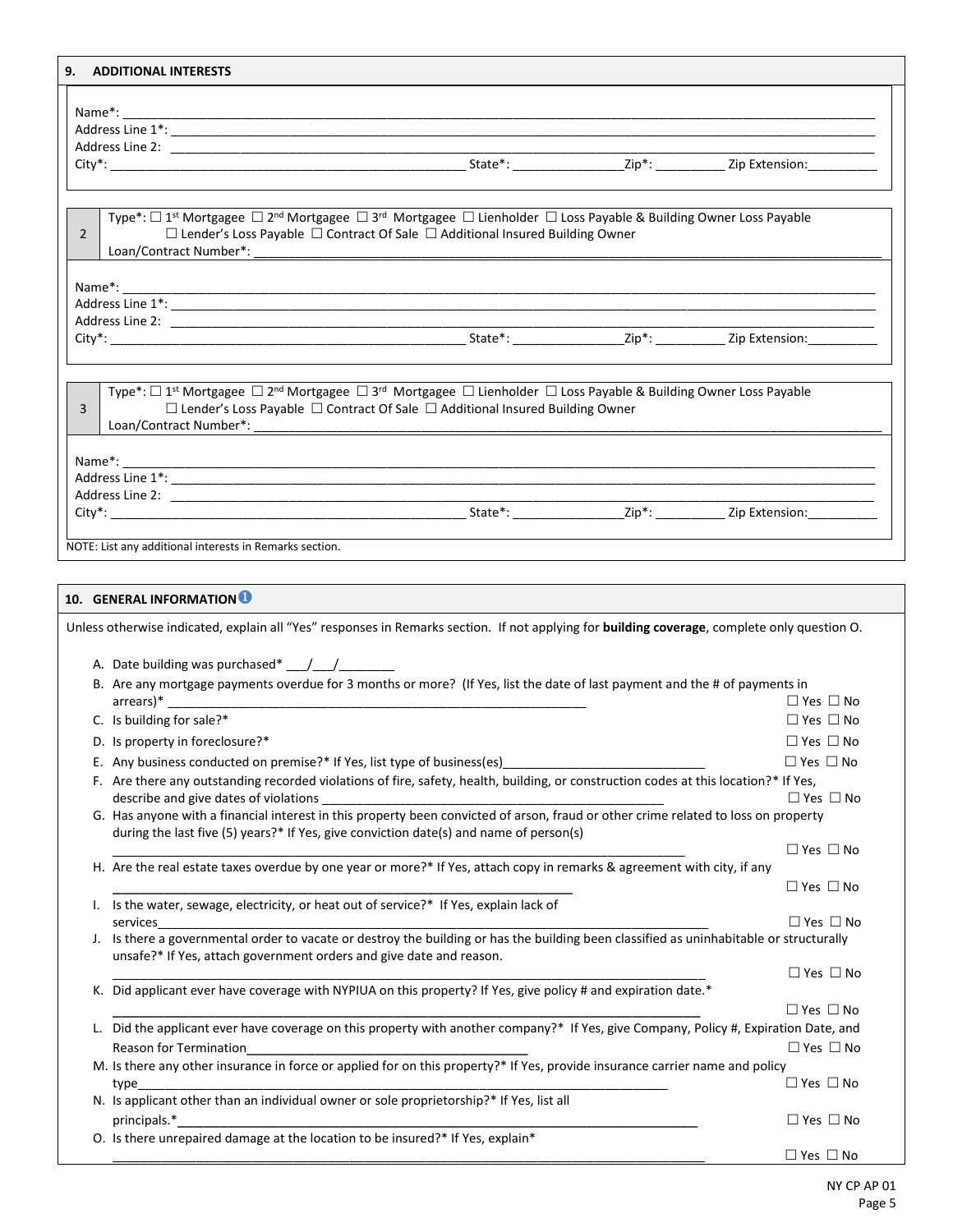Г

P. Is there a day care center on premises?\* If Yes, are there more than 2 providers (Y/N)?  $\square$  Yes  $\square$  No

 $\overline{\phantom{0}}$ 

| 11. REMARKS <sup>1</sup>                                                                                                                                               |
|------------------------------------------------------------------------------------------------------------------------------------------------------------------------|
|                                                                                                                                                                        |
|                                                                                                                                                                        |
|                                                                                                                                                                        |
|                                                                                                                                                                        |
|                                                                                                                                                                        |
|                                                                                                                                                                        |
|                                                                                                                                                                        |
|                                                                                                                                                                        |
|                                                                                                                                                                        |
|                                                                                                                                                                        |
|                                                                                                                                                                        |
|                                                                                                                                                                        |
|                                                                                                                                                                        |
| <b>12. VALUATION</b>                                                                                                                                                   |
| Complete if applying for Dwelling (Coverage A) and Location of Property to be Insured is within the 5 boroughs (Bronx, Brooklyn, Manhattan,<br>Queens, Staten Island). |
|                                                                                                                                                                        |
| This information helps to explain the amount of insurance selected at the time of application but does not determine the value at the time of loss:                    |
|                                                                                                                                                                        |
|                                                                                                                                                                        |
|                                                                                                                                                                        |
| Check the valuation method used to establish the amount of insurance*:                                                                                                 |
| $\Box$ Replacement Cost $\Box$ Replacement Cost Less Physical Depreciation $\Box$ Fair Market Value Exclusive of Land $\Box$ Other<br>Who determined the value? *      |

## **13. LOSS INFORMATION**

List, by location, all losses in the last 5 years on any property in which the applicant has or had a financial interest.  $\bullet$ 

## No losses in the last 5 years *(if selected, continue to the next section)*

| <b>CAUSE OF</b><br>LOSS*                             | <b>LOSS DATE*</b> | <b>INSURANCE</b><br><b>CARRIER NAME*</b> | <b>POLICY NUMBER*</b> | <b>LOCATION OF LOSS*</b> | <b>LOSS STATUS*</b> | <b>CLAIM AMOUNT*</b> |
|------------------------------------------------------|-------------------|------------------------------------------|-----------------------|--------------------------|---------------------|----------------------|
|                                                      |                   |                                          |                       |                          |                     |                      |
|                                                      |                   |                                          |                       |                          |                     |                      |
|                                                      |                   |                                          |                       |                          |                     |                      |
|                                                      |                   |                                          |                       |                          |                     |                      |
| NOTE: List any additional losses in Remarks section. |                   |                                          |                       |                          |                     |                      |

# **14. BILLING**

Choose a payment plan\* (Note: All installments will include a \$6 installment fee)  $\bullet$ :

 $\square$  Plan A: Full Pay

 $\square$  Plan B: Down Payment + 2 installments

 $\square$  Plan C: Down Payment + 4 installments

 $\square$  Plan D: Down Payment + 7 installments